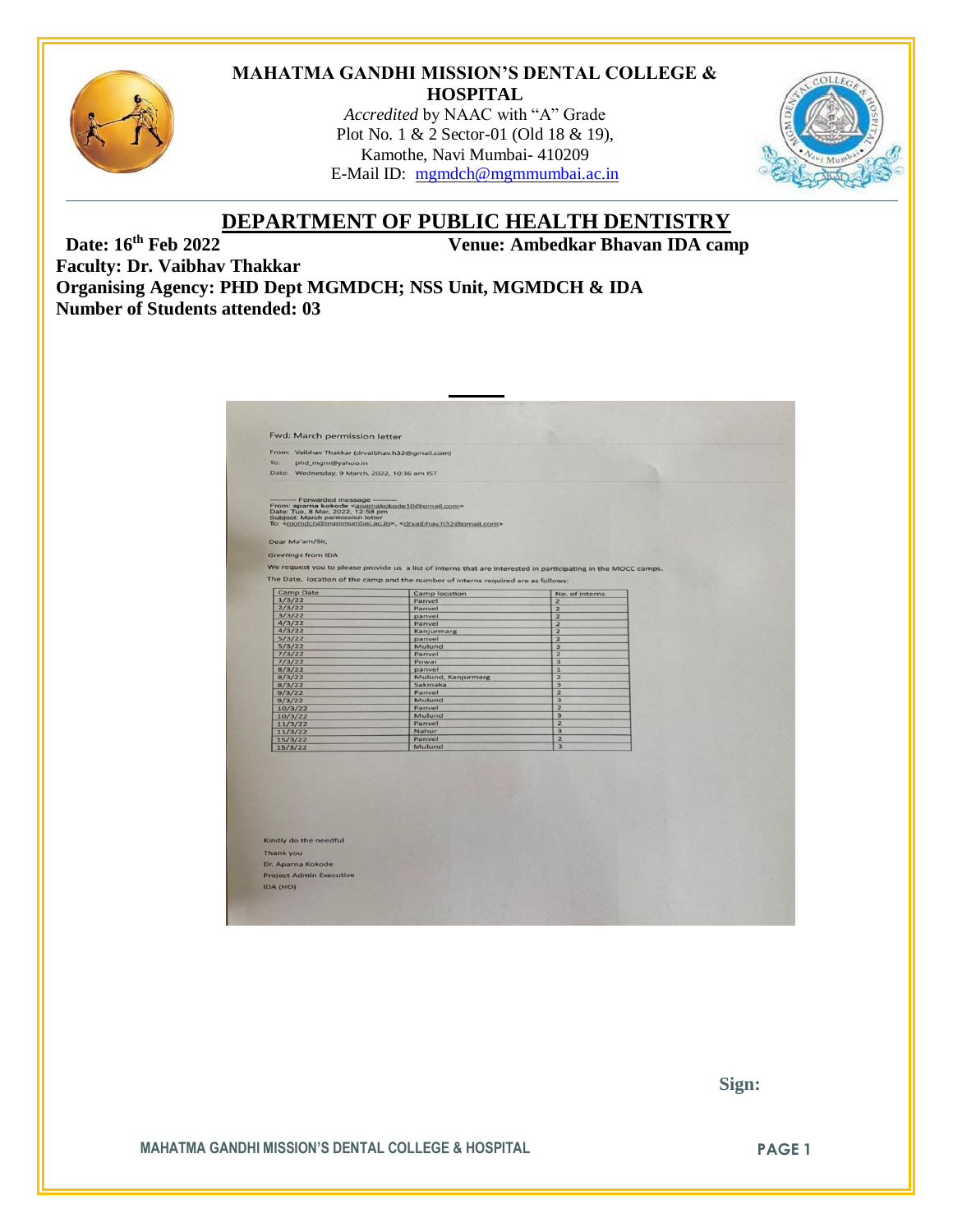## **Oral health promotion camp- 'Oral Effects of Tobacco Consumption' at Ambedkar Bhavan, Old Panvel**

 MGM Dental College in association with IDA constantly takes efforts of extending the oral health care to the community. The oral care initiative was also extended to patients at Ambedkar Bhavan, Old Panvel with the intention of creating awareness and providing oral health care to the patients.

## **Aim and objective:**

- 1. To assess the oral health status of patients and to provide necessary Dental treatment.
- 2. To educate them and create awareness about oral health.

# **Method**:

A type III examination was carried out with the use of mouth mirror and probe in day light. All the patients were assessed for oral health status and were explained the need to get the problems corrected. The patients were made aware of the existing dental problems and preventive measures were explained.

**Observations:** A total of 18 patients were examined for various dental problems. Those requiring extensive treatment were referred to MGM Dental College and Hospital, Kamothe.

| <b>Condition</b> | No. of      | Percentage     |
|------------------|-------------|----------------|
|                  | individuals | $\frac{6}{10}$ |
| Dental caries    |             | 38.8%          |
| Gingivitis       |             | 38.8%          |
| Missing          |             | 16.7%          |
| Malocclusion     |             | $5.5\%$        |

#### **Oral health status:**



#### **Interpretation and conclusion:**

 **Dental caries is the most common problem among the patients followed by gingivitis.**

**Oral health education and prevention strategies should be implemented in order to reduce the disease burden among these patients.**

 **Sign:**

**MAHATMA GANDHI MISSION'S DENTAL COLLEGE & HOSPITAL PAGE 2**